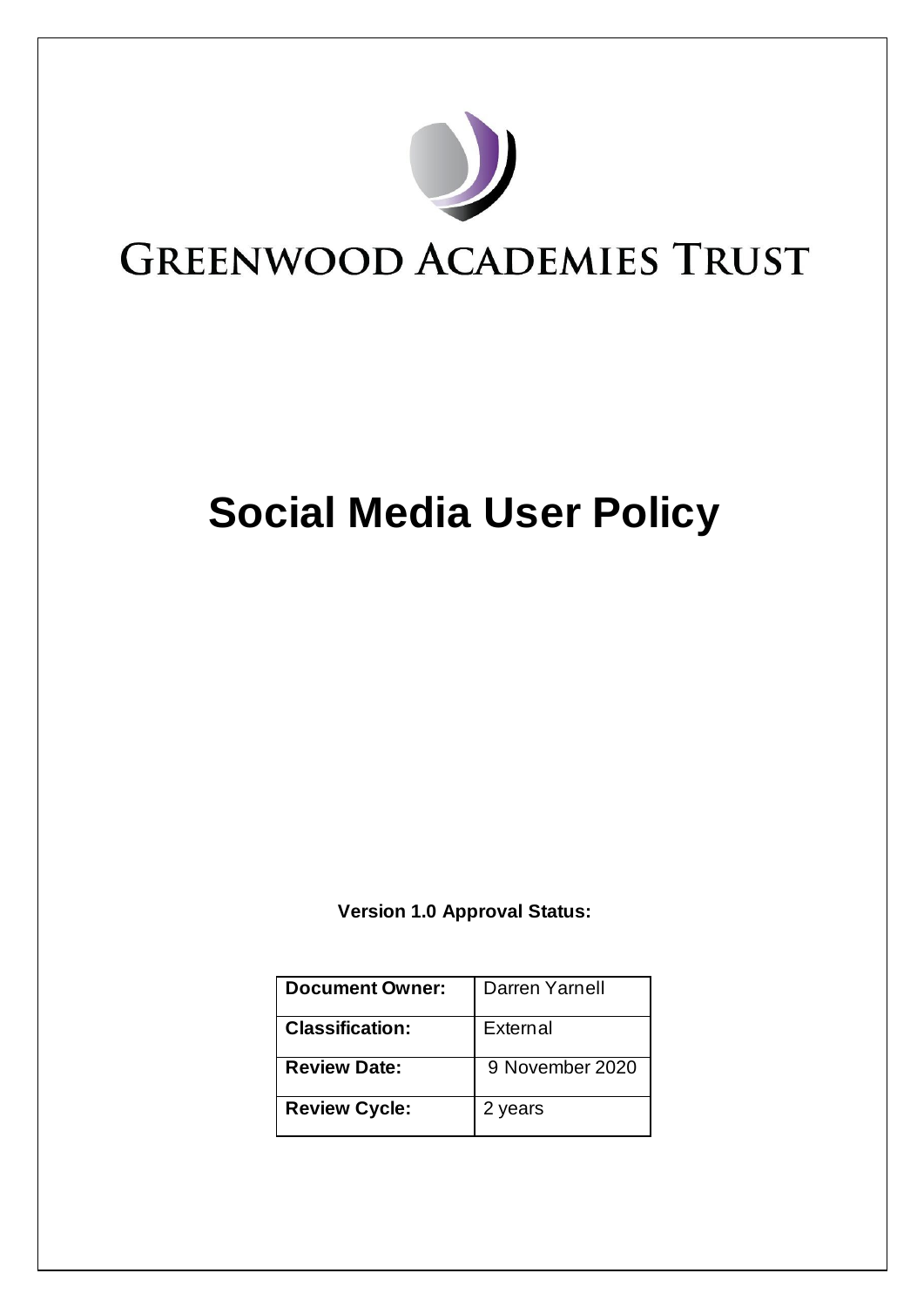# **Contents**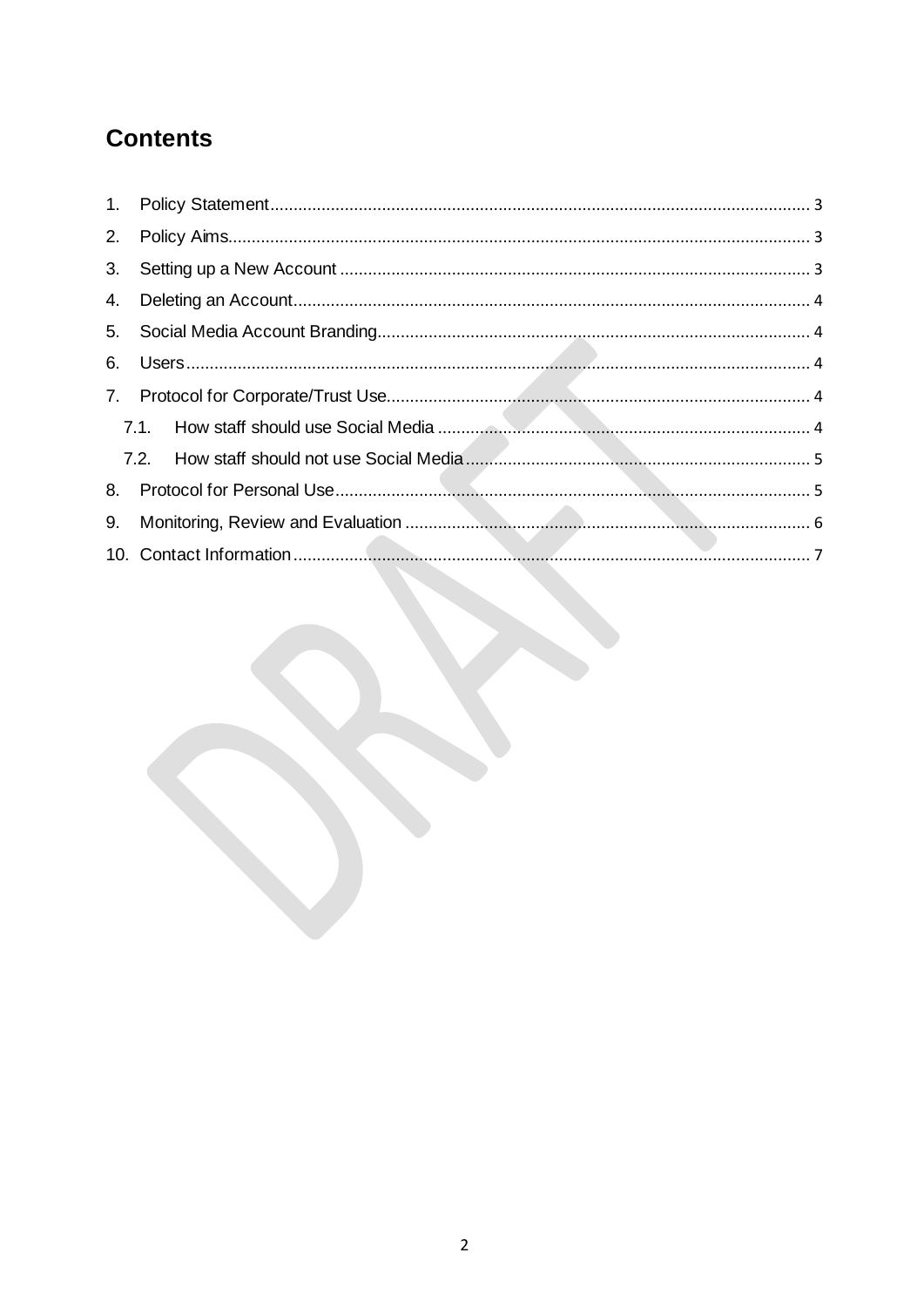# <span id="page-2-0"></span>**1. Policy Statement**

The use of online social media sites (e.g. Facebook, Twitter, LinkedIn etc.) has become a significant part of life for many people. It is also a key part of businesses' communications strategies, to promote and communicate information about the organisation to the world at large.

The Greenwood Academies Trust (GAT) is no exception and embraces social media as we recognise its value and the positive impact it can make.

The Trust has several social media accounts to reach different audiences and currently uses Facebook, Twitter, and LinkedIn. The Trust is also setting up a YouTube account.

Primarily, this policy is intended to support staff to be able to use social media in a safe and positive manner within a professional environment.

We want to ensure that the right teams engage appropriately with the right audience, with support from the Marketing and Communications team.

A Social Media Policy outlines the procedures which must be followed when using it at work. It explains to staff how the use of social media accounts is to be regulated and the consequences of breaching this policy.

#### **When using social media platforms, it is everyone's responsibility to ensure that the procedures described in this document are followed.**

This Social Media Policy should be read alongside Social Media User guides and other relevant Trust policies, including the ICT Acceptable Use Policy, E-Safety Policy, E-Safety Procedure, Media Protocol, Data Protection Policy, Whistleblowing Policy and the Staff Code of Conduct.

# <span id="page-2-1"></span>**2. Policy Aims**

The aims of the Trust's Social Media Policy are:

- To promote the Trust in a positive manner.
- To ensure staff have clear guidelines and understand the importance of using social media responsibly when using personal accounts.
- To share good practice.
- To utilise each post/comment as an opportunity to highlight we are listening, engaging and responding.

We want to promote a positive framework for staff when using social media both on behalf of the Trust when communicating with parents, pupils and other organisations and also to promote good practice for personal use.

We are aware that social media sites can also become a negative forum for complaining, gossiping or 'flame' messages.

#### <span id="page-2-2"></span>**3. Setting up a New Account**

All GAT related social media accounts must be set up centrally by the Marketing and Communications team, whose contact details can be found at the end of this document.

If any GAT employee wishes to set up a new social media account, they must e-mail the Marketing & Communications team with the request who will then liaise with IT and their Principal/Director to set the account up securely.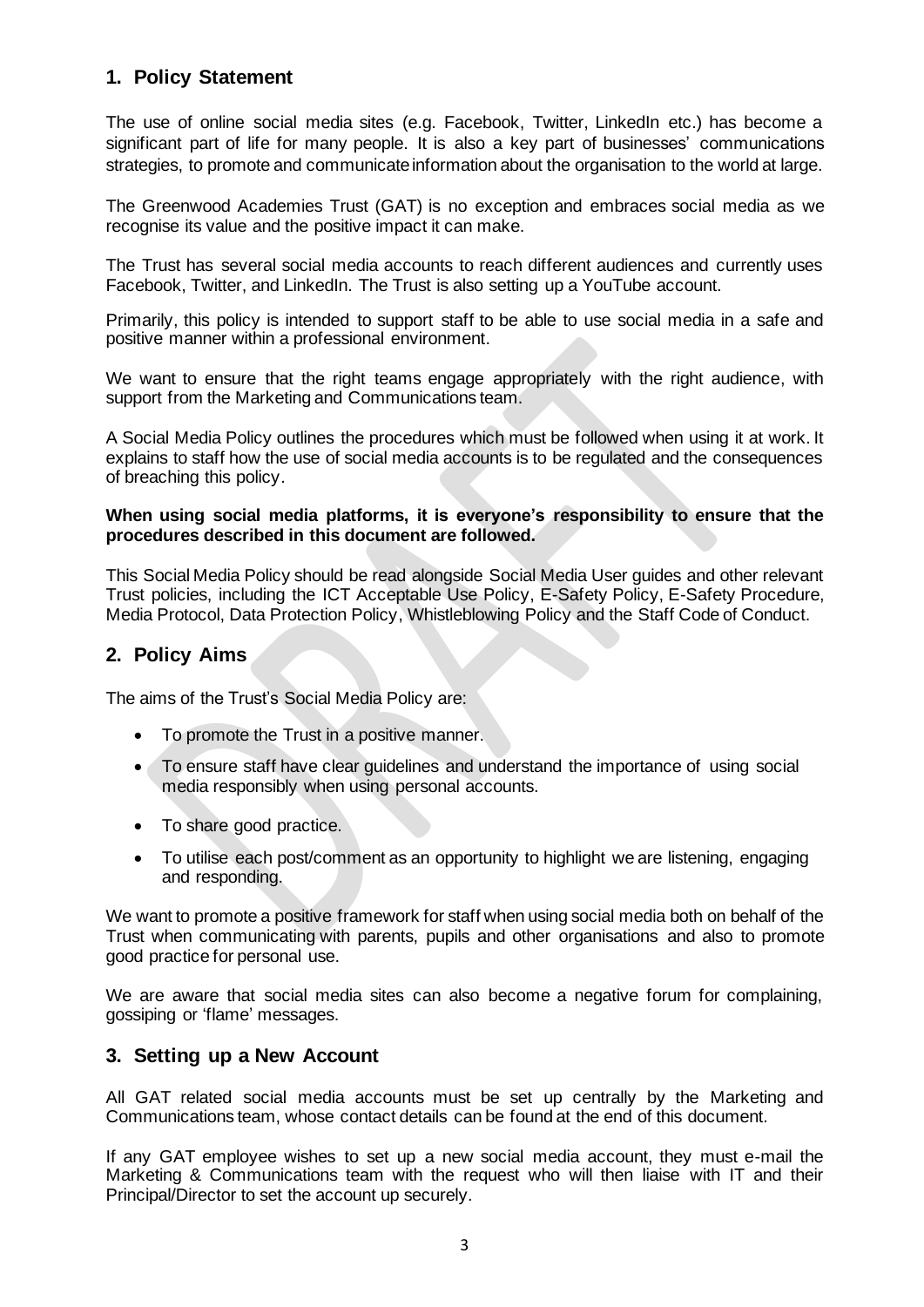If the social media platform is not currently supported by the Trust, the risks associated with the platform will be reviewed and a decision will be made on whether it is something the Trust can adopt.

Staff must not set up any Trust related social media accounts themselves unless they have permission to do so by the Marketing and Communications team.

### <span id="page-3-0"></span>**4. Deleting an Account**

Any account that is no longer actively used or necessary can be deleted by the Marketing and Communications team, at the request of the Academy's Principal or Director. It is not permitted for anyone else to delete a Trust related social media account, unless they have permission from the Marketing and Communications team.

#### <span id="page-3-1"></span>**5. Social Media Account Branding**

All Trust related social media accounts must be in line with the Trust's branding. That is to say that profile pictures should be the Academy's or Trust's logo and any banner images should be of a high quality.

If the social media account is not a generic Academy account (for example, the Skegness Academy Library Twitter, GAT Safeguarding etc.) the Marketing and Communications team will advise on branding for the account.

Where colour options are available, the GAT brand colours should be selected (see the Trust Branding Guidelines).

#### <span id="page-3-2"></span>**6. Users**

In order to showcase the great work that takes place across the Trust, each Academy and Director should specifically authorise a relatively small number of staff members as their authorised social media users.

The Academy/Director must inform the Marketing and Communications team/the Academy Principal of any new user they would like to add to their authorised user list.

All new users will have to familiarise themselves with this policy and sign the final page before they can receive an e-mail with the necessary login details, as well as regular social media plans from the Marketing and Communications team.

Only authorised users can access the Trust's social media accounts. Authorised users must not share their login details for any social media account with any other person.

The Marketing and Communications team must be informed of any authorised user leaving the employment of the Trust immediately so that Trust related social media accounts can be protected and the login details reset.

#### <span id="page-3-3"></span>**7. Protocol for Corporate/Trust Use**

#### <span id="page-3-4"></span>**7.1. How staff should use Social Media**

- Only authorised users can have access to the Trust's social media accounts.
- Where it is wished for photographs to be taken or film recordings to be made of staff and/or pupils, as individuals, as small groups or organised groups, the individuals concerned must give their consent and be informed of the purposes for which the information is to be used.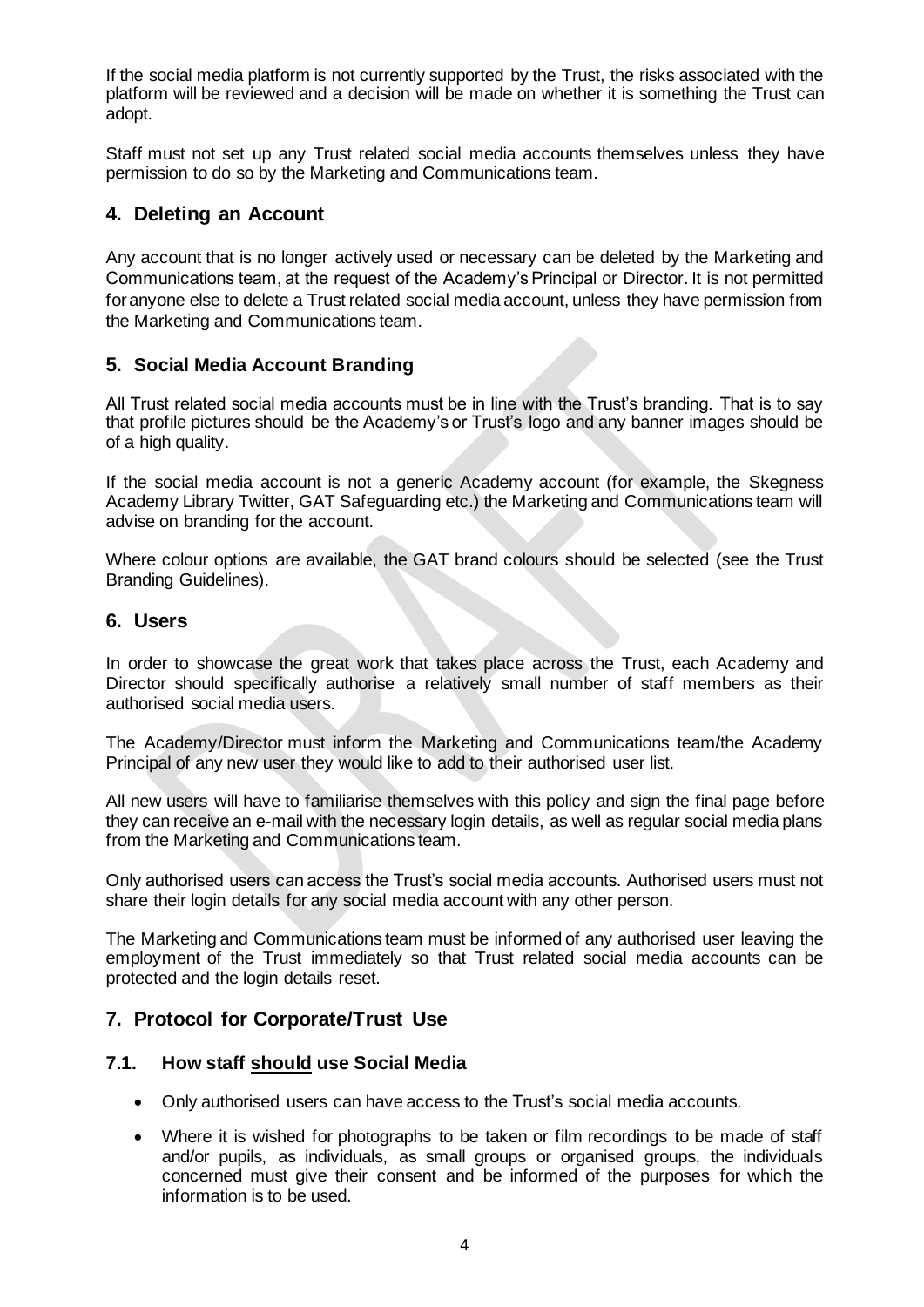Written permission from parents/carers should be obtained before photographs and videos of pupils are taken. Where a pupil reaches the age of 13, written consent will also be sought from them as well as the parent/carer. Pupils aged 13 and above can also give verbal consent on the day but this needs to be recorded. (See E-Safety Procedure and General Data Protection Policy (GDPR)).

- Should a new social media account be set up for an Academy/Director, consent for that particular account will be needed so revised photo permission forms will need to be provided for parents/carers and relevant pupils. (See the GDPR Policy).
- Staff should only take pictures and videos of pupils with password protected equipment, provided by the Trust/Academy. (See E-Safety Procedure and GDPR Policy).
- Authorised users should create frequent and engaging content, including news and updates to keep the accounts active.

#### <span id="page-4-0"></span>**7.2. How staff should not use Social Media**

- Staff should never share any work-related log-in details or passwords with other people within or outside of the Trust. If staff share the login details with another person, this may be treated as misconduct. (See ICT Acceptable User Policy and the Staff Disciplinary Policy).
- No additional social media accounts associated with the Trust should be created unless advised or approved by the Marketing and Communications team.
- Staff must not post indecent or offensive remarks on or through the GAT social media channels. (See Staff Code of Conduct).
- Staff must not disclose any confidential information on any social media channels about the Trust or its Academies that is not in the public arena. (See E-Safety Procedure).
- Staff must not disclose any personal data or information about, colleagues, pupils, parents, Academy Advisory Council (AAC) members, Trustees or any individuals connected with the Trust. (See E-Safety Procedure).
- Staff must ensure images and videos are not substantially edited, altered or adapted from their original intention or purpose. The use of full name (both first and surname) should not be used without good reason. (See E-Safety Procedure).

*All of the above also applies equally to personal use and business use of social media platforms.* 

## <span id="page-4-1"></span>**8. Protocol for Personal Use**

Whilst the Greenwood Academies Trust has no wish to interfere in the private activities of its employees, there could be occasions where such activities could affect the Trust or its Academies. The Trust is mindful of the provisions in the Human Rights Act 1988 which gives a "right to respect for private and family life, home and correspondence", however, there is also a need to protect the reputation of the Trust.

- Staff should always use the highest privacy settings available.
- Staff must be personally responsible for what they communicate on personal social media and that what they publish might be available to be read by the masses, including the employer, in the future as well as the present.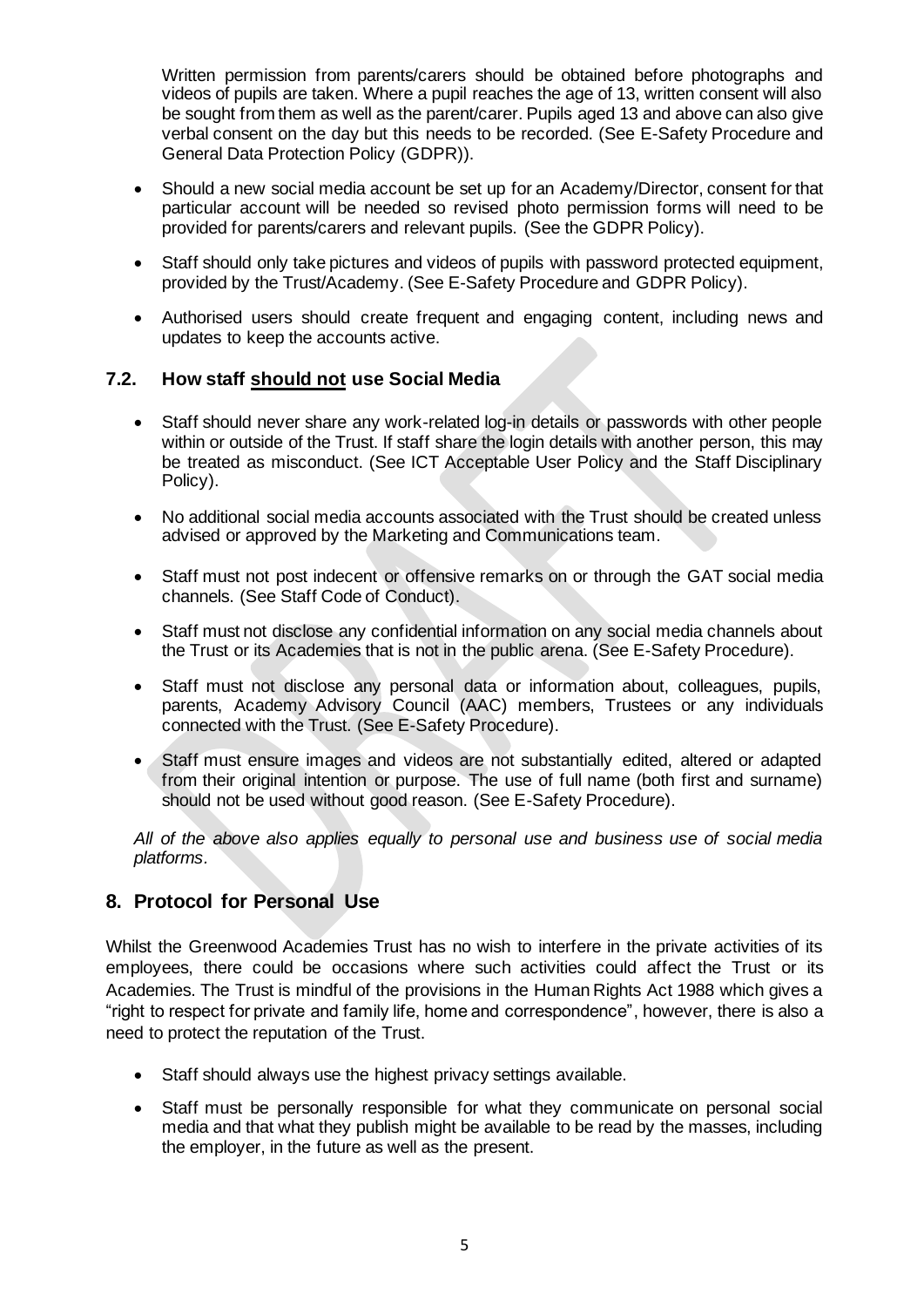- Staff should be aware that once a comment/image has been shared on social media, they lose control of the comment/image.
- Staff should understand the importance of observing the appropriate protocols for responding to inappropriate contact via social media channels e.g. for a work matter raised on personal social media, staff should reply from their professional email address.
- Staff must ensure that the public view of their personal social media profiles and their public content is consistent with the professional image they present to students, colleagues and their employer.
- Staff should keep their personal contact details private and must not use their own mobile/smart phones, email or social media channels to contact pupils or parents. Where there is a need for communication to be sent electronically, the Academy text messaging service (Groupcall Messenger), email or one of the Trust's social media accounts must be used. (See the E-Safety Procedure).
- Staff must not knowingly accept pupils as friends/followers on their personal social media accounts – personal communication could be considered inappropriate and unprofessional and makes staff highly vulnerable to allegations. (See the E-Safety Procedure). This is with the exception of legitimate personal relationships created independently of work which may include family members and, where there is a genuine need or the children of close friends.
- Staff must not use their personal mobile or any other personal device to record or take pictures of pupils. (See the E-Safety Procedure).
- Staff should not make defamatory remarks about the Trust or colleagues, pupils, parents, AAC members, Trustees or any individuals connected with the Trust or share anything that could potentially bring the Trust into disrepute, even in closed social media groups. Care should be taken to avoid using language which could be deemed as offensive to others on all social media platforms, including both the GAT and personal channels. (See the ICT Acceptable User Policy, Staff Code of Conduct and the Whistleblowing Policy).

Nothing in this policy shall preclude members of staff from exercising their employee rights including, but not limited to, the right to participate in legal conduct and to report information relating to suspected wrongdoing or dangers at work (that is, to "blow the whistle"). However, we strongly encourage you to seek advice before reporting a concem to anyone external including making any disclosure by way of social media which is unlikely to qualify for protection under the law.

• Staff must restrict any comments made on their personal social media accounts to being personal only (i.e. not appearing as if they represent the Trust's views) - staff must not use them for making 'flame' messages about anyone or any other organisation. The use of the Trust's internet connections and social media to make hostile, harassing, defamatory or threatening comments may be treated as gross misconduct, and the employee(s) responsible will be dealt with as set out in the Trust Disciplinary Policy. (See the ICT Acceptable User Policy).

# <span id="page-5-0"></span>**9. Monitoring, Review and Evaluation**

The Trust reserves the right to withdraw or suspend a user's access to the social media accounts at any time, to allow further investigation, should the Trust deem the staff member to be in breach of the Trust's policies and procedures. Should this happen, the social media account login details will be changed and redistributed to the authorised users.